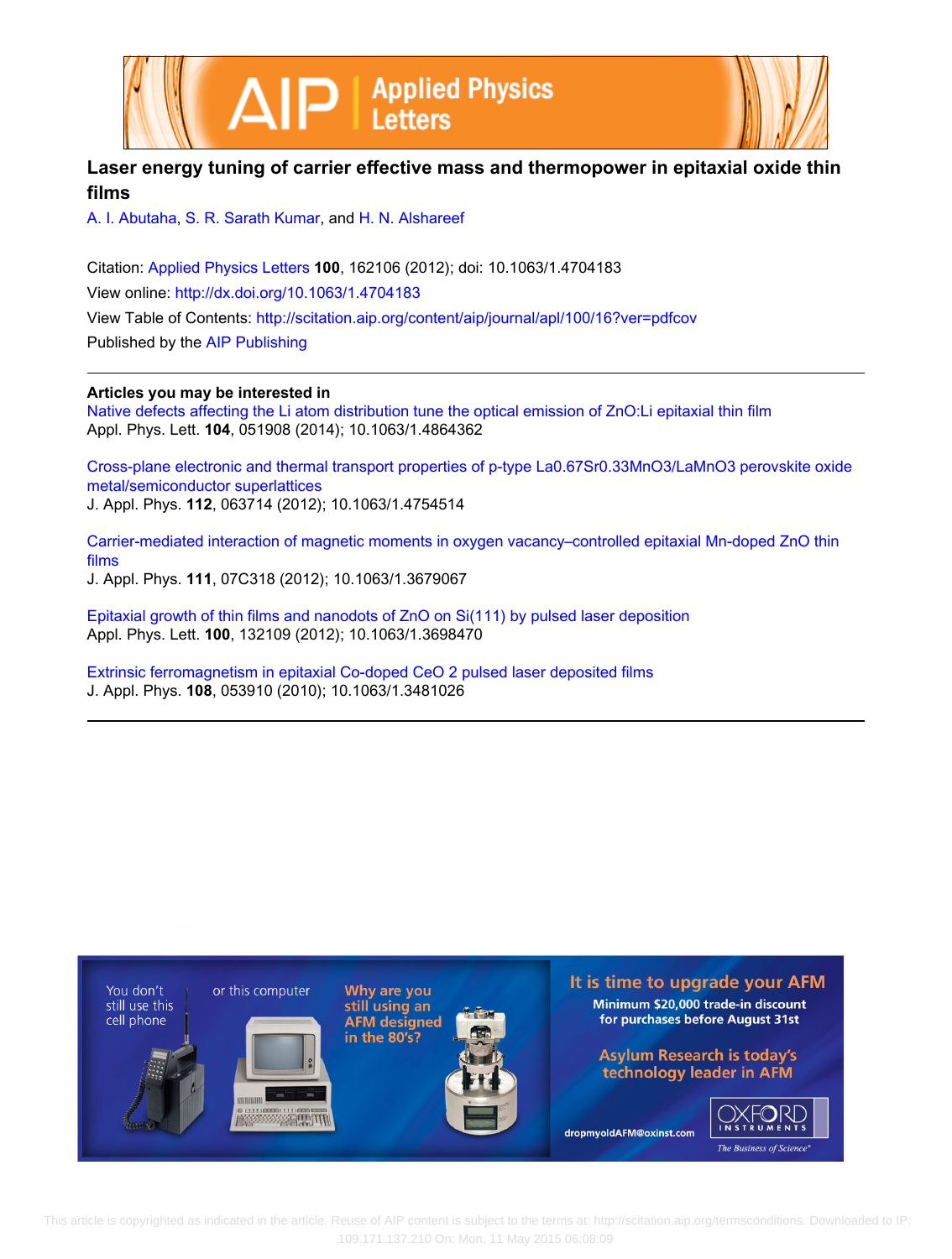## [Laser energy tuning of carrier effective mass and thermopower in epitaxial](http://dx.doi.org/10.1063/1.4704183) [oxide thin films](http://dx.doi.org/10.1063/1.4704183)

A. I. Abutaha, S. R. Sarath Kumar, and H. N. Alshareef<sup>a)</sup>

Materials Science and Engineering, King Abdullah University of Science and Technology (KAUST), Thuwal 23955-6900, Saudi Arabia

(Received 13 January 2012; accepted 27 March 2012; published online 18 April 2012)

The effect of the laser fluence on high temperature thermoelectric properties of the La doped  $SrTiO<sub>3</sub> (SLTO)$  thin films epitaxially grown on LaAlO<sub>3</sub>  $\langle 100 \rangle$  substrates by pulsed laser deposition is clarified. It is shown that oxygen vacancies that influence the effective mass of carriers in SLTO films can be tuned by varying the laser energy. The highest power factor of 0.433 W K<sup>-1</sup> m<sup>-1</sup> has been achieved at 636 K for a film deposited using the highest laser fluence of 7 J cm<sup>-2</sup> pulse<sup>-1</sup>. V<sup>C</sup> 2012 American Institute of Physics. [[http://dx.doi.org/10.1063/1.4704183\]](http://dx.doi.org/10.1063/1.4704183)

 $SrTiO<sub>3</sub>$  (STO) is a promising n-type oxide suitable for high-temperature thermoelectric applications. $1-5$  $1-5$  $1-5$  The melting point<sup>[6](#page-4-0)</sup> of STO is 2353 K making it applicable at high temperatures, unlike the heavy metal based materials such as Bi2Te3 and PbTe, which are not stable at temperatures in excess of 1000 K. Moreover, the constituents of STO are all naturally abundant compared to other conventional thermoelectric materials. The electrical conductivity of STO can be easily varied from insulating to metallic by the substitutional doping with  $La^{3+}$  or  $Nb^{5+}$  and also by creating oxygen vacancies. $2.4$  In spite of all the attractive features, the figure of merit ZT (ZT =  $\sigma S^2T/\lambda$ , where  $\sigma$  is the electrical conductivity,  $S$  is the Seebeck coefficient,  $T$  is the absolute temperature, and  $\lambda$  is the thermal conductivity) of STO is smaller than that of the heavy metal based materials, since STO has a relatively high thermal conductivity  $(3-10 \,\text{W m}^{-1} \text{K}^{-1})$  $(3-10 \,\text{W m}^{-1} \text{K}^{-1})$  $(3-10 \,\text{W m}^{-1} \text{K}^{-1})$ . Recently, several research groups reported relatively high ZT for STO with La doping  $(0.21 \text{ at } 750 \text{ K})^7$  $(0.21 \text{ at } 750 \text{ K})^7$  $(0.21 \text{ at } 750 \text{ K})^7$  and Dy and La doping  $(0.36$  at  $1045 \text{ K})$ .<sup>[8](#page-4-0)</sup> Considerable improvement in ZT is required to make STO, a practical thermoelectric material and one way to do so is to reduce the thermal conductivity by nano structuring or doping with elements that enhance mass-fluctuation scattering. On the other hand, enhancing the electron transport properties is often limited by the tradeoff relationship between  $\sigma$  and S in terms of electrical mobility ( $\mu$ ). For example, with increasing  $\mu$ ,  $\sigma$  increases while S decreases. Optimizing the growth conditions of the thin films is hence important to achieve the best power factor. The oxygen content and hence the carrier concentration  $(n)$  plays a vital role in detemining the physical properties of the films. The usual sources of oxygen in oxide films grown by pulsed laser deposition (PLD) are the background gas and the substrate. $9,10$  $9,10$  $9,10$  It has been reported that Hall mobility of carriers at room temperature decreases as oxygen pressure increases, and hence oxygen partial pressure strongly affect the electrical transport properties of the PLD grown  $\text{Sr}_{0.98}\text{La}_{0.02}\text{TiO}_{3-\delta}$ (SLTO) thin films.<sup>[9](#page-4-0)</sup> Another approach to improve the power factor is by forming high density two-dimensional electron gas confined in a very thin layer of STO to produce a large

value of  $|S|$  (850  $\mu$ V K<sup>-1</sup>) without reducing electrical con-ductivity.<sup>[1](#page-4-0)</sup> The effective mass  $(m^*)$  of electrons is an important physical quantity that the electrical properties depend on. By changing the dopant concentration,  $m<sup>^</sup>$  can be varied. In STO single crystals, m\* has been reported to vary in the range 6–6.6  $m_0$  and 1.1–1.6  $m_0$  for La (Refs. [3](#page-4-0) and [4\)](#page-4-0) and in the range  $7.3-7.7m_0$  for Nb (Ref. [4](#page-4-0)) dopants.

In this work, we report the role of laser fluence in determining the oxygen content in STO based thermoelectric thin films. X-ray diffraction (XRD) and atomic force microscopy (AFM) have been used to characterize the thin films. The temperature dependence of the electrical conductivity and Seebeck coefficient has been measured for three different laser fluences. The electrical transport properties at 300 K have been determined by using a physical property measurement system (PPMS). The observed results are explained based on the dependence of effective mass on the oxygen content of the films.

SLTO films were deposited by PLD (Neocera, Beltsville, MD) using a KrF excimer laser ( $\lambda = 248$  nm, pulse duration  $\sim$ 20 ns, and repetition rate = 10 Hz). Films were deposited by ablation of a 4 N purity SLTO target (Testbourne Ltd., England) at three different laser fluences (7, 6, and  $5 \text{ J cm}^{-2}$  pulse<sup>-1</sup>) and are denoted as films I, II, and III, respectively. The target was held on a rotating carousel to ensure an uniform ablation from the target surface. In order to create sufficient oxygen vacancies, 20 mTorr of Ar was introduced as a reducing gas. The gas flow was regulated by a mass flow controller. Films were deposited on (100) oriented LaAlO<sub>3</sub> (LAO) substrates (MTI corporation, USA) of dimensions  $10 \times 10 \times 0.5$  mm<sup>3</sup> with  $a_{LAO} = 3.82$  Å, held at a temperature of  $875^{\circ}$ C. The thickness of the films is around 500 nm as measured by a spectroscopic ellipsometer. The phase purity of the thin films was determined from the analysis of  $\theta$ –2 $\theta$  (Bragg-Brentano) and  $\Phi$  (phi) scans using an xray diffractometer (D8 Bruker, AXS System, Germany).  $\Phi$ scan was done for an asymmetric (110) diffraction of the SLTO thin film on LAO substrate. When  $\psi$ , the tilt angle of the surface normal of the film, was  $45^{\circ}$  and  $2\theta$  was fixed at 32.42 $^{\circ}$ ,  $\Phi$  scan result was obtained by rotating the film  $(0^{\circ}-360^{\circ})$  around the surface normal. The electrical conductivity and the Seebeck coefficient were measured from

a)Author to whom correspondence should be addressed. Electronic mail: husam.alshareef@kaust.edu.sa.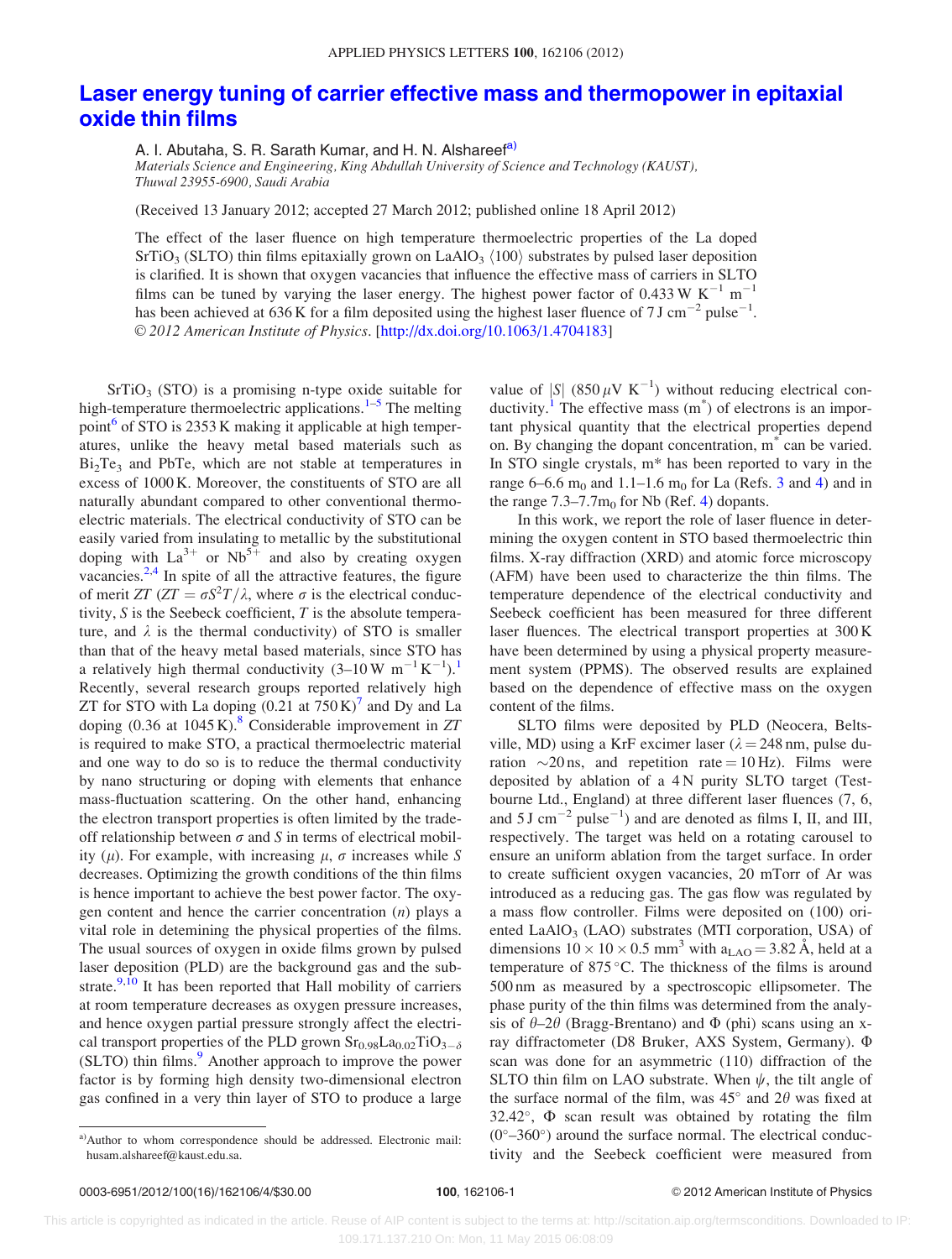<span id="page-2-0"></span>

FIG. 1.  $\theta$ -2 $\theta$  XRD pattern (a) for SLTO thin films grown by different laser fluences on LAO substrate. The inset shows the fine scan for (200) reflection revealing the lattice expansion with decrease in laser fluence.  $\Phi$  scan (b) for film II.

300–1000 K by using, respectively, the linear four-probe and the differential methods, under  $Ar/H_2$  (4%  $H_2$  and 96% Ar) ambient using a commercial setup (RZ2001i, Ozawa Science Co Ltd., Nagoya, Japan). Room temperature Hall effect was measured by using the PPMS (Quantum Design, Inc., USA). The surface morphology of the films was obtained by using AFM (Agilent, 5400, USA).

Figure  $1(a)$  shows  $\theta$ -2 $\theta$  XRD patterns for the films. The diffraction peaks of the (100) planes from LAO (marked "S") and SLTO can be seen and reflections from other crystalline orientations are of negligible intensity, indicating a preferential epitaxial growth of the films on the substrate. Figure  $1(b)$ shows the  $\Phi$  scan for SLTO on LAO wherein four peaks with almost equal intensity spaced by  $90^\circ$  can be observed. The full width at half maximum (FWHM) of the peaks is  $0.69^{\circ}$ , indicating a low mosaic spread and a high quality of the epitaxial thin film growth. Fine scans in the  $\theta$ -2 $\theta$  geometry were done for  $(200)$  reflection from SLTO (inset to Fig.  $1(a)$ ) to detect any change in lattice constant with laser fluence in the films. The observed lattice constants of the films are presented in Table I. All films possess a higher lattice constant compared to stoichiometric STO  $(3.905 \text{ Å})$ . The ionic radius of  $La^{3+}$  (1.5 Å) with co-ordination number 12 is smaller than that of  $Sr^{2+}$  (1.58 Å), which it substitutes. Hence, a decrease in lattice constant should be expected in SLTO films and hence the observed increase in lattice constant indicates the presence of oxygen vacancies in the films. In STO, oxygen binds the cations together in SrO and  $TiO<sub>2</sub>$  planes and hence for films with oxygen vacancies, the cation-cation overlap decreases, leading to an increase in lattice constant. $2,11$  The systematic shift in (200) peak position indicates that the unit cell parameters of the films vary with laser fluence. The decrease in lattice constant with increase in laser fluence can be explained in terms of a decrease in oxygen vacancy concentration in the films. As the laser fluence increases, the oxygen content in the film increases. The plasma plume generated from the surface of the SLTO target has different ionic elements and clusters. The velocity of the plume species depends on different factors such as the mass, electrical charge of the species, laser fluence of the ablating laser, and partial pressure of the background gas. $^{12}$  Oxygen ions have the lowest mass compared to other species of the plume and possess a low magnitude  $(-2)$  of the electrical charge and hence have the highest velocities. Evidently oxygen ions reach the substrate first. At high laser fluence, more oxygen ions are bombarded towards the substrate where the nucleation takes place, $12$  enabling growth of films with lower oxygen vacancy concentration. From the FWHM of the (200) peaks of the films I, II, and III, an average crystallite size of 55 nm was calculated by applying Scherrer's equation after taking into account the instrument broadening. For film III, the fine scan reveals a broader shoulder (denoted by "C"), which is indicative of a small cation non-stoichiometry.<sup>[13](#page-4-0)</sup> However, from the shift of the (200) peak position, it is clear that oxygen vacancy concentration is highest in this film and hence the cation non-stoichiometry will have negligible influence in the transport properties of the films. On the contrary, if one assumes that the oxygen concentration in the films are the same, the deficiency of La, that can also explain the observed shift in the peak position, should lead to a marked reduction in carrier concentration in the n-type SLTO films, since each La ion contributes an electron to the conduction band and the deficiency of La may be treated as hole doping. However, as shown in Table I, the carrier concentrations of the films I, II, and III are, respectively, 3.635, 8.312, and 11.27 ( $\times$ 10<sup>20</sup> cm<sup>-3</sup>) implying that the film with largest shift in the (200) peak has the highest carrier concentration and hence La deficiency can be ruled out. Moreover, if contribution from oxygen vacancies is ignored, using a simple

TABLE I. Measured and calculated transport properties of SLTO thin films at 300 K.  $m*/m_0$  is the effective mass of the carriers with respect to the rest mass of electron  $(m_0)$ .

| Sample No.           | Lattice<br>constant<br>(A) | Electrical<br>conductivity<br>$(S \text{ cm}^{-1})$ | Carrier<br>concentration<br>$(\times 10^{20} \text{ cm}^{-3})$ | Hall mobility<br>$\rm (cm^2 V^{-1} s^{-1})$ | Effective mass<br>$m^*/m_0$ | Seebeck<br>coefficient,<br>$ S  (\mu V K^{-1})$ | Power factor<br>$(W K^{-1} m^{-1})$ |
|----------------------|----------------------------|-----------------------------------------------------|----------------------------------------------------------------|---------------------------------------------|-----------------------------|-------------------------------------------------|-------------------------------------|
|                      | 3.918                      | 212                                                 | 3.635                                                          | 3.64                                        | 1.88                        | 217                                             | 0.30                                |
| $\scriptstyle\rm II$ | 3.924                      | 140                                                 | 8.312                                                          | 1.05                                        | 2.93                        | 222                                             | 0.21                                |
| Ш                    | 3.932                      | 81                                                  | 11.27                                                          | 0.45                                        | 3.86                        | 257                                             | 0.16                                |

 This article is copyrighted as indicated in the article. Reuse of AIP content is subject to the terms at: http://scitation.aip.org/termsconditions. Downloaded to IP: 109.171.137.210 On: Mon, 11 May 2015 06:08:09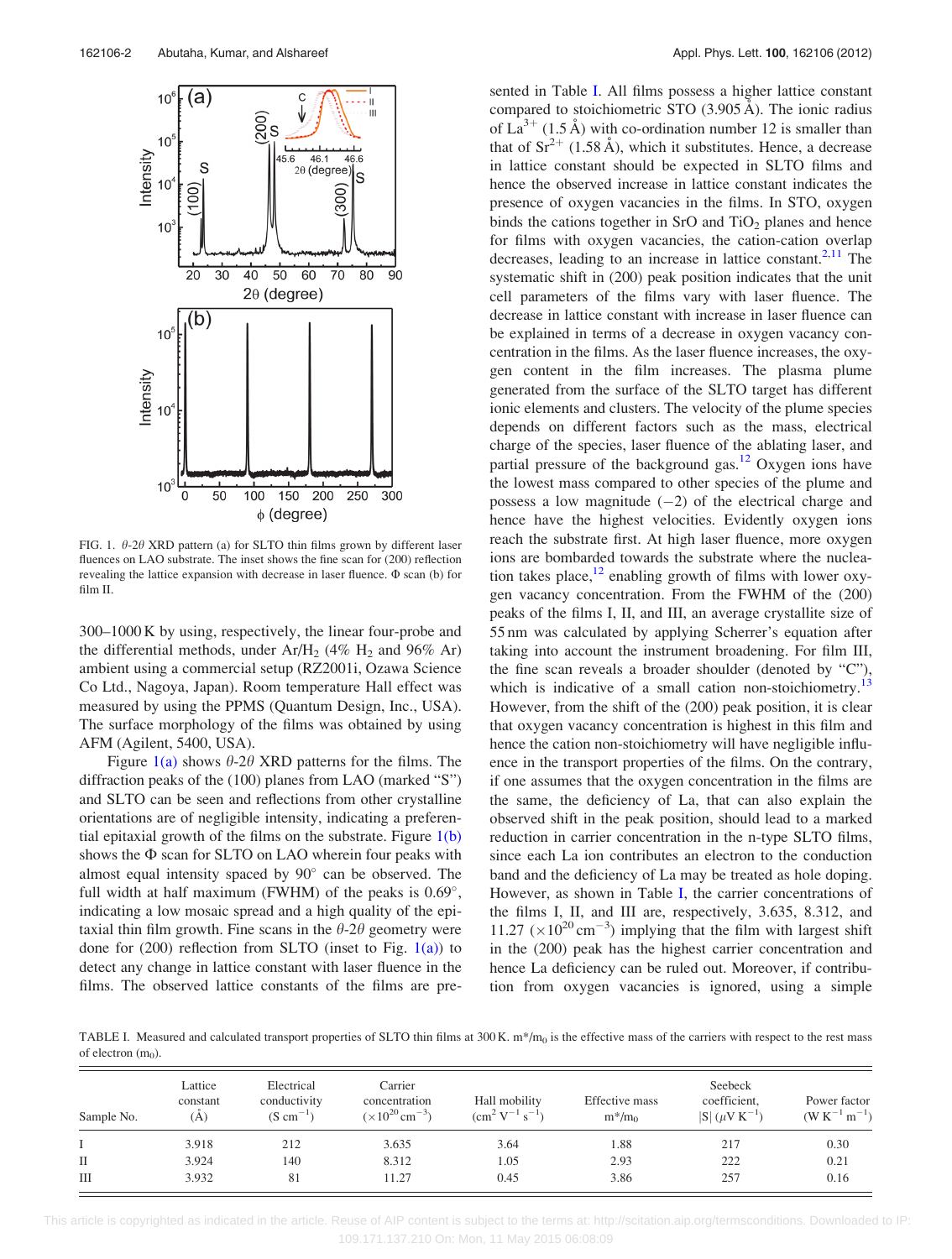<span id="page-3-0"></span>

FIG. 2. Root mean square surface roughness of the films as a function of laser fluence.

calculation using the unit cell volume and assuming that all La atoms are ionized, with each La ion contributing an electron to the conduction band, it can be shown that approximately 2.1, 4.9, and 6.7 at. % of La is required to account for the observed carrier concentrations in films I, II, and III, respectively. Such large variations in La concentration are not probable, since the concentration of La in the target is only 2 at. %. Also, such an increase in La content should result in a decrease in lattice constant whereas the observed trend is the opposite. It must be noted that the observed carrier concentrations can be easily accounted for if we assume  $Sr_{0.98}La_{0.02}TiO_{3-\delta}$  with  $\delta = 0.0008, 0.015$ , and 0.024, respectively, for films I, II, and III. These values of  $\delta$  can be easily achieved in the PLD growth in 20 mTorr of Ar.

Figure 2 shows the dependence of rms roughness on the laser energy, the roughness generally increases with increasing the laser energy. $<sup>14</sup>$  $<sup>14</sup>$  $<sup>14</sup>$  Films I, II, and III have rms roughness</sup> 3.47 nm, 2.18 nm, and 1.55 nm, respectively. Clearly, as the laser fluence increases, large ionic clusters will be ablated from the target. These bombarded constituents will not decompose completely before they arrive at the substrate surface because of their high velocity. At the same time, many incident atoms and ions will be re-sputtered from the substrate, which makes the surface rough during the nucleation process. The measured roughness values are approximately the same, and hence the difference in electron scattering in the films by surface roughness will be minimal.

The temperature dependence of electrical conductivity is plotted in Fig. 3. All the films behave as degenerate semi-



FIG. 3. Electrical conductivity for the films grown with different laser fluences.

conductors in the temperature range of 300–1000 K. The contribution of the LAO substrate to electrical conductivity of SLTO is negligible because it is electrically insulating. At any temperature, film I has the highest electrical conductivity due to lowest effective mass of electrons as compared to the other films. In other words, the effective mass increases with lattice constant and carrier concentration. $3$  This is an obvious indication of the dependence of effective mass of the electrons on laser fluence. In SLTO films, every  $La^{3+}$  ion that substitutes for  $Sr^{2+}$  ion contributes an electron each to the conduction band, provided all the dopant atoms are ionized. Similarly, each doubly ionized oxygen vacancy contributes two electrons to conduction. Hence carrier concentration of SLTO increases. Table [I](#page-2-0) shows the electrical transport properties at 300 K of the SLTO thin films grown with different laser fluences. The Hall mobility was estimated by using the equation  $\sigma = ne\mu$ .<sup>[15](#page-4-0)</sup> From Table [I,](#page-2-0) it is evident that film III with the highest concentration of oxygen vacancies has the highest carrier concentration. However, since oxygen vacancies act as point scatterers, the mobility of film III is adversely affected, leading to a reduction in electrical conductivity.

The temperature dependence of Seebeck coefficient and power factor ( $PF = S^2 \sigma T$ ) are shown in Figs. 4(a) and 4(b), respectively. All films have negative Seebeck coefficient indicating n-type conduction as a consequence on La and oxygen vacancies doping of STO. The effective masses of the electrons in the films were estimated from the Seebeck coefficient around the room temperature, using the following equation: $15,16$ 

$$
S = \frac{8\pi^{8/3}k_B^2m^*}{3^{5/3}eh^2n^{2/3}}(r+1)T,
$$

where  $k_B$ ,  $m^*$ ,  $h$ ,  $n$ ,  $r$ , and  $T$  are the Boltzmann's Constant, effective mass, Planck's constant, carrier concentration, carrier scattering parameter of the relaxation time, and absolute temperature, respectively. From the slope of the S–T curve at



FIG. 4. The temperature dependence of (a) Seebeck coefficient and (b) power factor for SLTO thin films grown by different laser fluences. The inset to (b) shows the power factor dependence on carrier concentration.

 This article is copyrighted as indicated in the article. Reuse of AIP content is subject to the terms at: http://scitation.aip.org/termsconditions. Downloaded to IP: 109.171.137.210 On: Mon, 11 May 2015 06:08:09